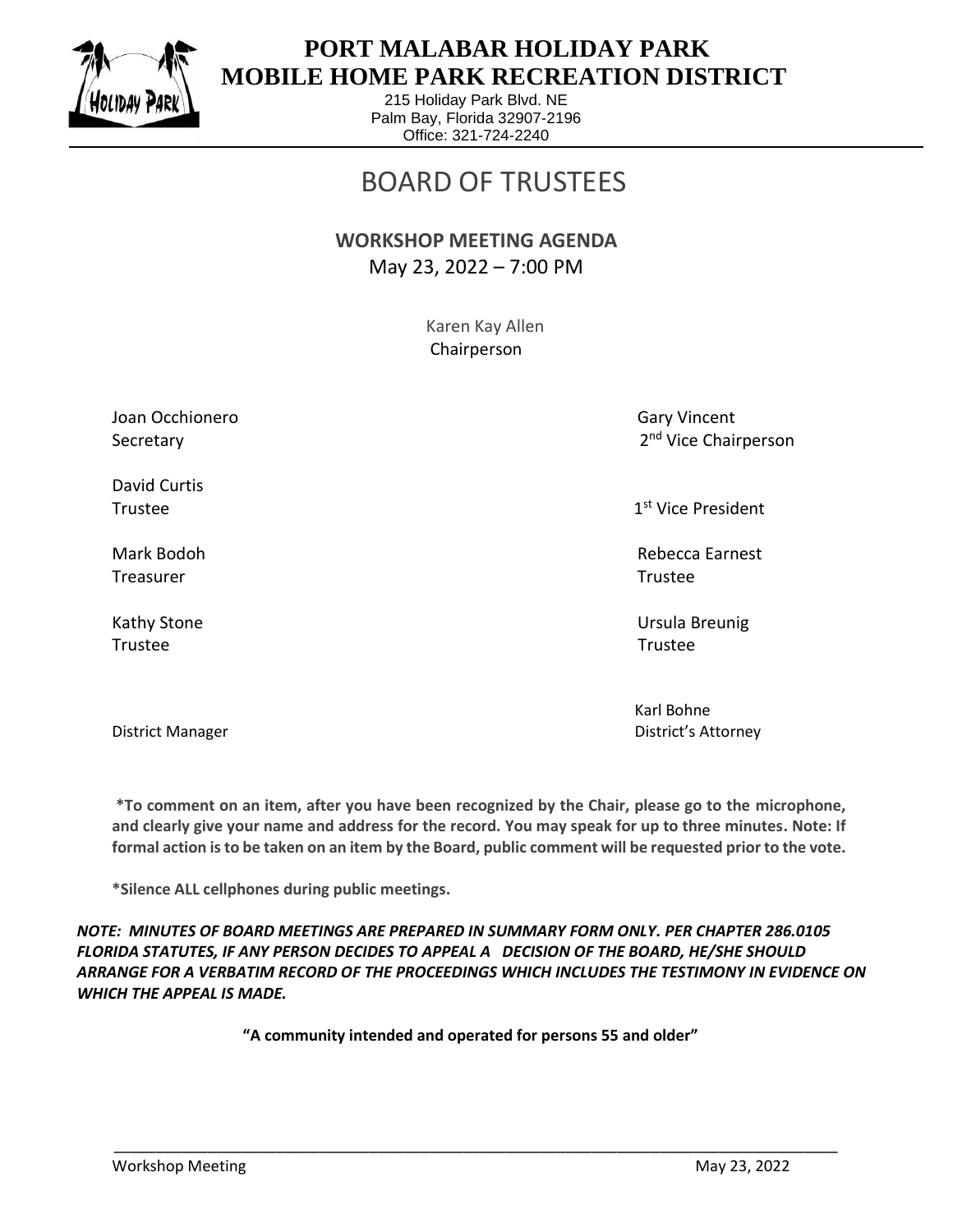

 $\overline{a}$ 

#### **PORT MALABAR HOLIDAY PARK MOBILE HOME PARK RECREATION DISTRICT**

215 Holiday Park Blvd. NE Palm Bay, Florida 32907-2196 Office: 321-724-2240

- **1. Meeting Call to Order**
- **2. Invocation**
- **3. Pledge of Allegiance**
- **4. Roll Call**
- **5. Chairman Announcements**

**Fill vacancies for 1st Vice Chairman, Assistant Treasurer, Assistant Secretary**

\_\_\_\_\_\_\_\_\_\_\_\_\_\_\_\_\_\_\_\_\_\_\_\_\_\_\_\_\_\_\_\_\_\_\_\_\_\_\_\_\_\_\_\_\_\_\_\_\_\_\_\_\_\_\_\_\_\_\_\_\_\_\_\_\_\_\_\_\_\_\_\_\_\_\_\_\_\_\_\_\_\_\_\_\_

 **Action: Motion to Approve Trustee Comment Public Comment Call for vote**

**6. Approval of the Meeting Minutes for 05/9/22**

**Action: Motion to Approve Trustee Comment Public Comment Call for vote**

**7. Treasurer Report**

 **Action: Motion to Approve Trustee Comment Public Comment Call for vote**

- **8. Becky Earnest – List the Ad for DM**
- **9. Workshop Items**
	- **a. Pay increases for Employees**

 **Action: Motion to Approve Trustee Comment Public Comment Call for vote**